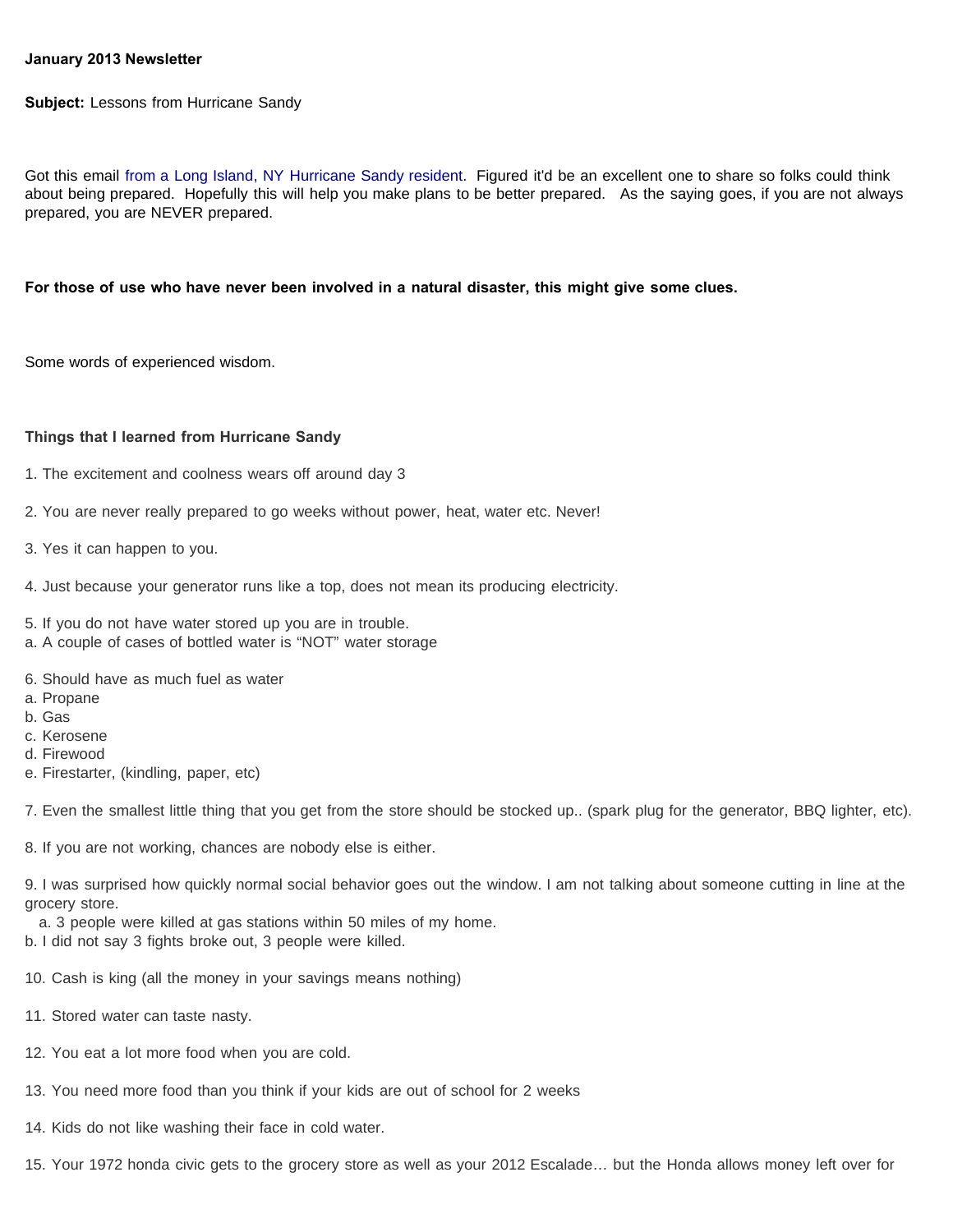heat, food, water, a generator, fire wood, a backup water pump, you get the idea..

16. The electrical grid is way more fragile than I thought.

17. Think of the things that are your comfort, your escape, a cup of hot chocolate, a glass of milk and a ding dong before bed, tequila, etc. Stock up on those too. You will need that comfort after day 3.

18. You quickly become the guy in the neighborhood who knows how to wire a generator to the electrical panel, directly wire the furnace to a small generator, or get the well pump up and running on inverter power or you are the guy whose Master's degree in Accounting suddenly means nothing. (Love you Steve!)

19. A woman who can cook a fine meal by candle light over the BBQ or open fire is worth her weight in gold. And women, whose weight in gold, would not add up to much, usually die off first. Sorry skinny women.

20. It takes a lot of firewood to keep a fire going all day and into the evening for heat.

21. All the food storage in the world means nothing if your kids won't eat it.

22. You might be prepared to take care of your children and their needs, but what about when the neighborhood children start to show up at your door?

- 23. Some people shut down in an emergency. There is nothing that you can do about that.
- 24. Your town, no matter how small is entirely dependent on outside sources of everything. a. If supply trucks stop rolling in due to road damage, gas shortages or anything else you could be without for a long time.
- 25. In an emergency Men stock up on food, Women stock up on toilet paper.
- 26. I was surprised how many things run on electricity!
- 27. You can never have enough matches.

28. Although neighbors can be a great resource, they can also be a huge drain on your emergency storage. You need to know how you are going to handle that. It is really easy to be Bob the guy who shares on Day 3, not so easy on Day 11. Just reality.

29. Give a man a fish he eats for that day, teach a man to fish and he will never be hungry again.. Now I get it.

- 30. All of the expensive clothes in the closet mean nothing if they don't keep you warm.
- 31. Same goes for shoes… Love you Honey!!!!
- 32. You cannot believe the utility companies. They are run by politicians!! Or so it seems,
- 33. Anything that you depend on someone else for is not available anymore.
- 34. Quote "A man with a chainsaw that knows how to use it is a thing of beauty" hahaha

35. Most folks don't have any emergency storage. They run to Wal-Mart and get water and batteries and then fill their tubs with water. That is it. A lucky few will get a case of ramen and a box of poptarts. That will be your neighbors supply. (especially if you live outside of Utah)

36. Fathers, all the money you have ever made means nothing if you can't keep your kids warm.

- 37. Mothers, everything you have ever done for your kids is forgotten if your kids are hungry.
- 38. You really do not want to be the "Unprepared Parents" The kids turn on you pretty quick.
- 39. Small solar charging gadgets will keep you in touch. Most work pretty well it seems.
- 40. Most things don't take much power to operate.